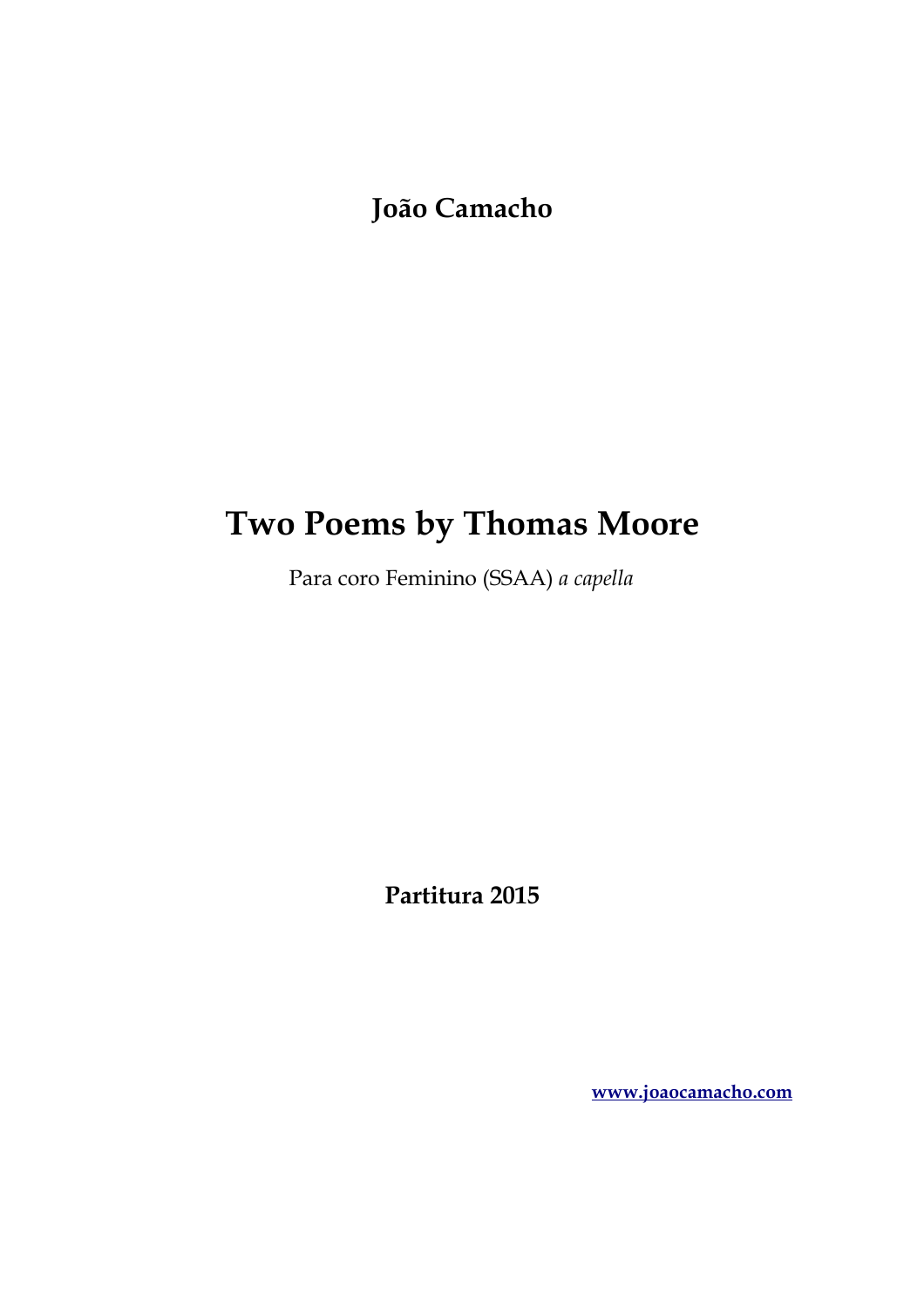## I. Come o'er the sea



**Copyright © João Camacho 2015 - www.joaocamacho.com**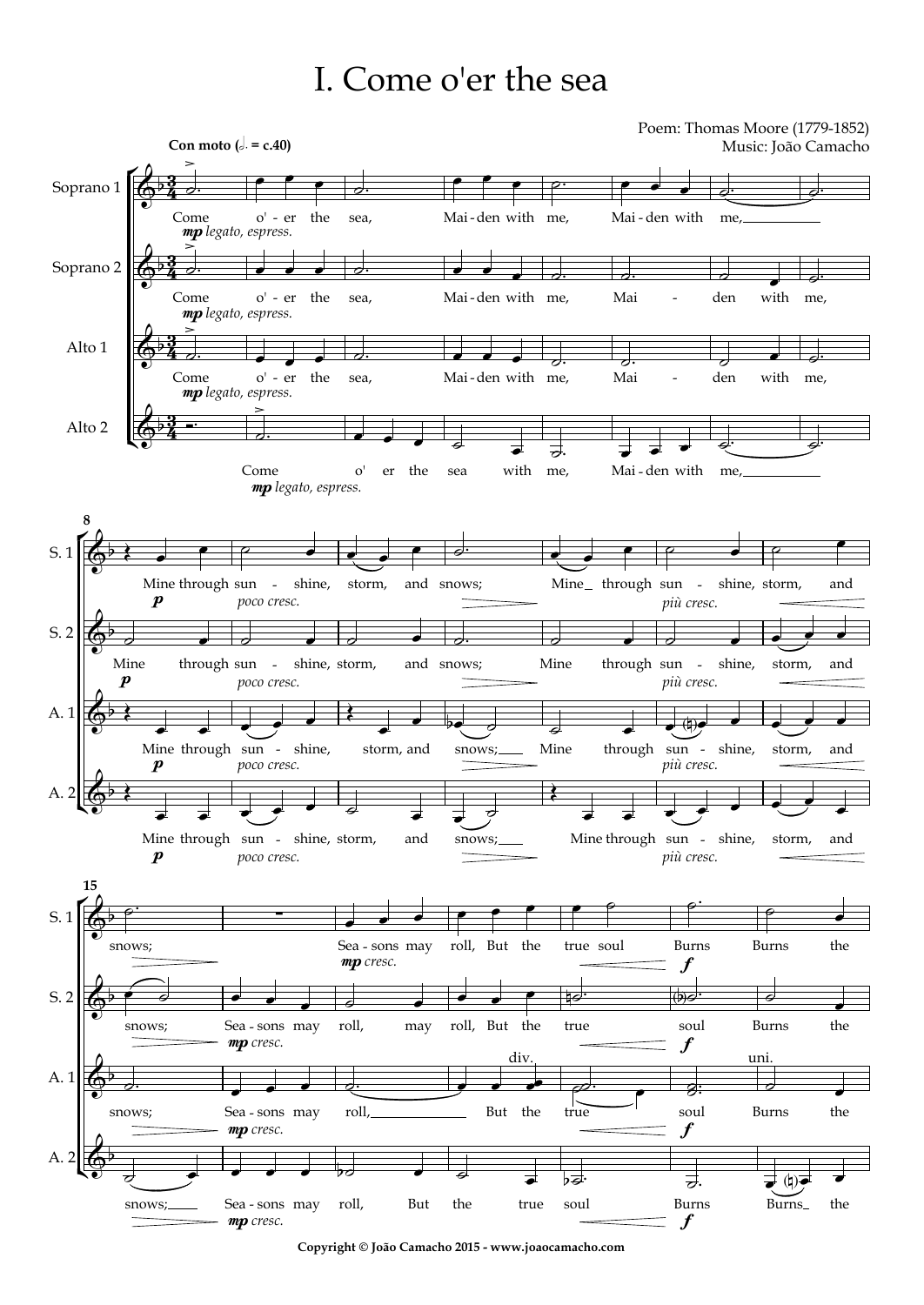



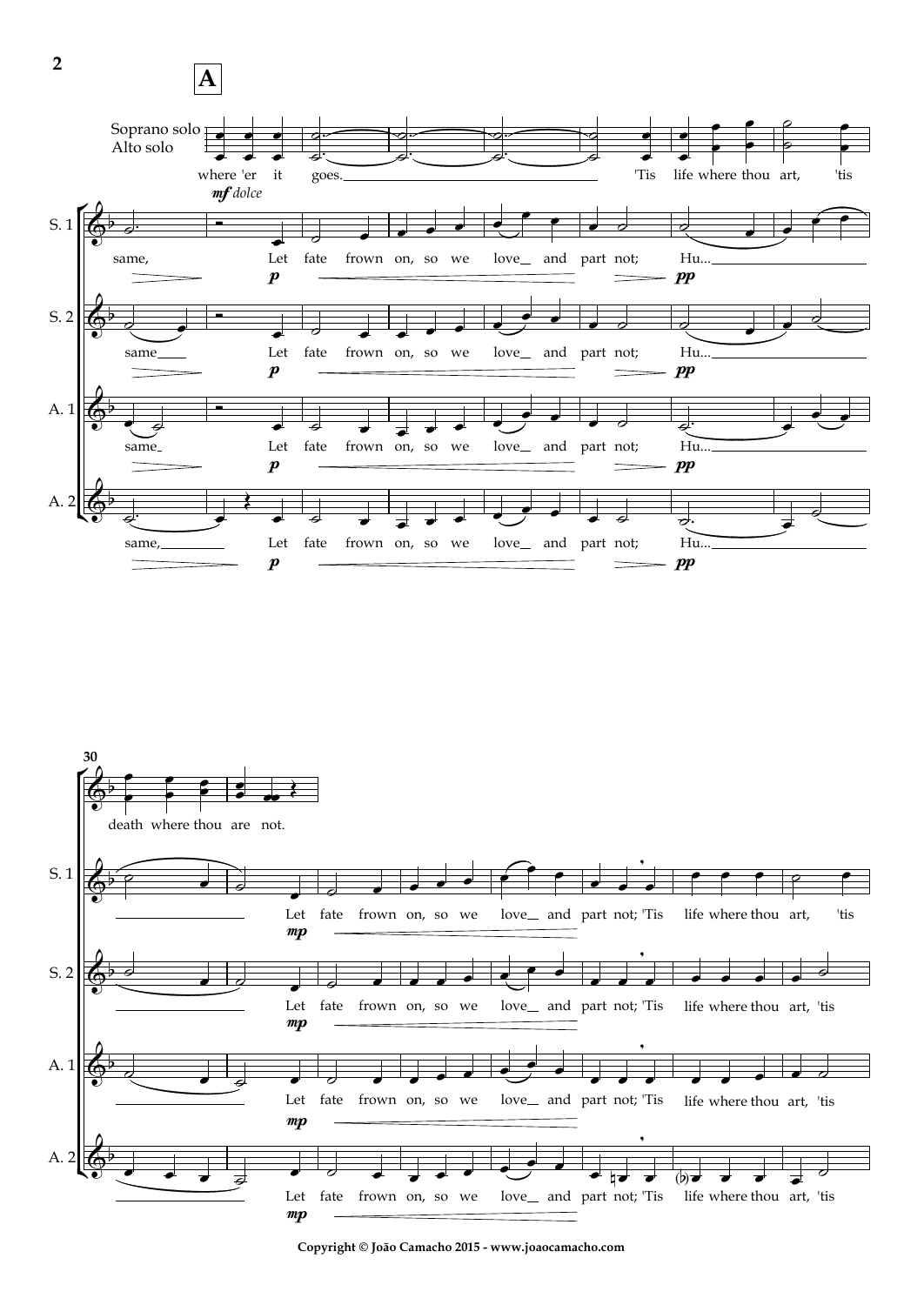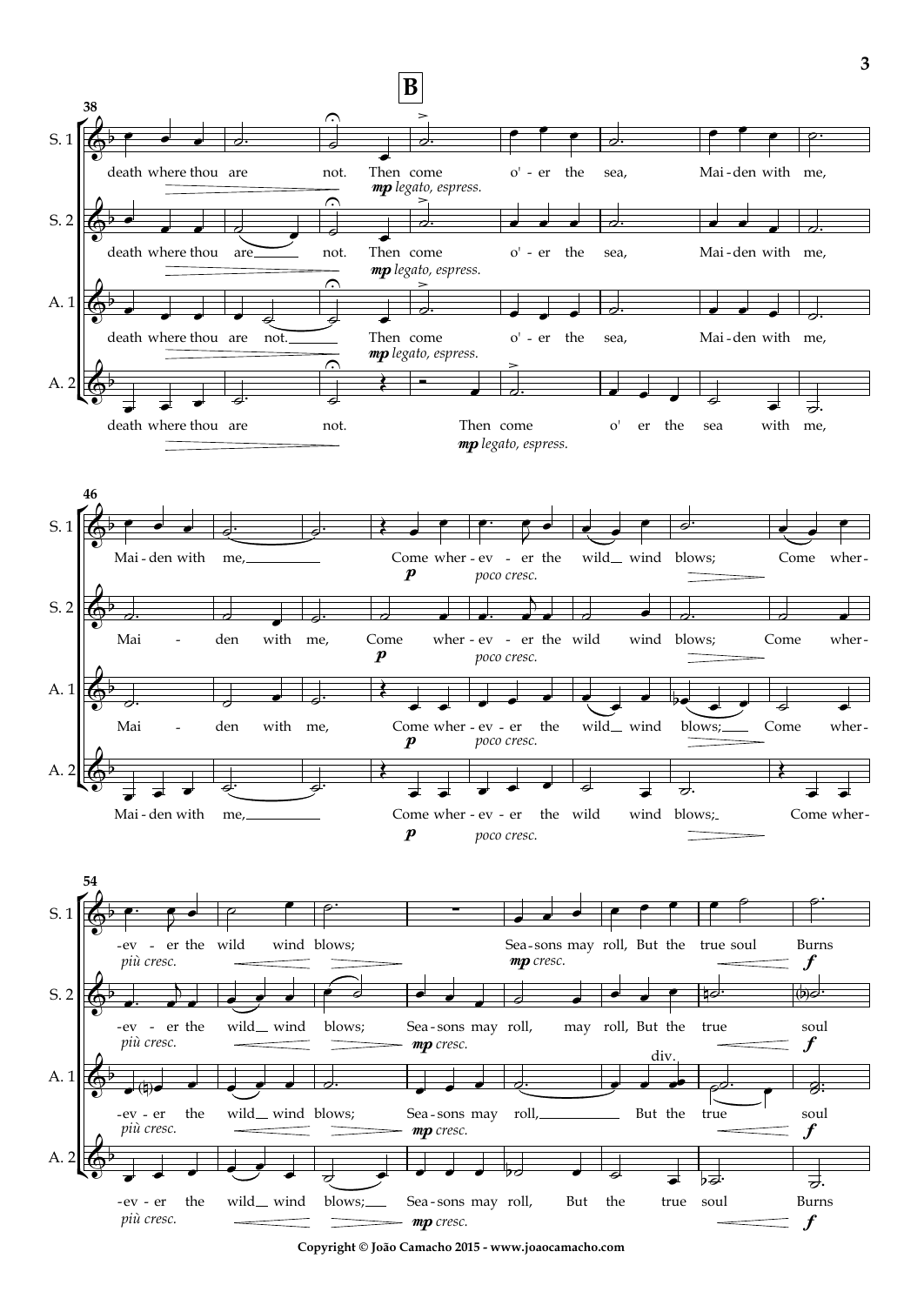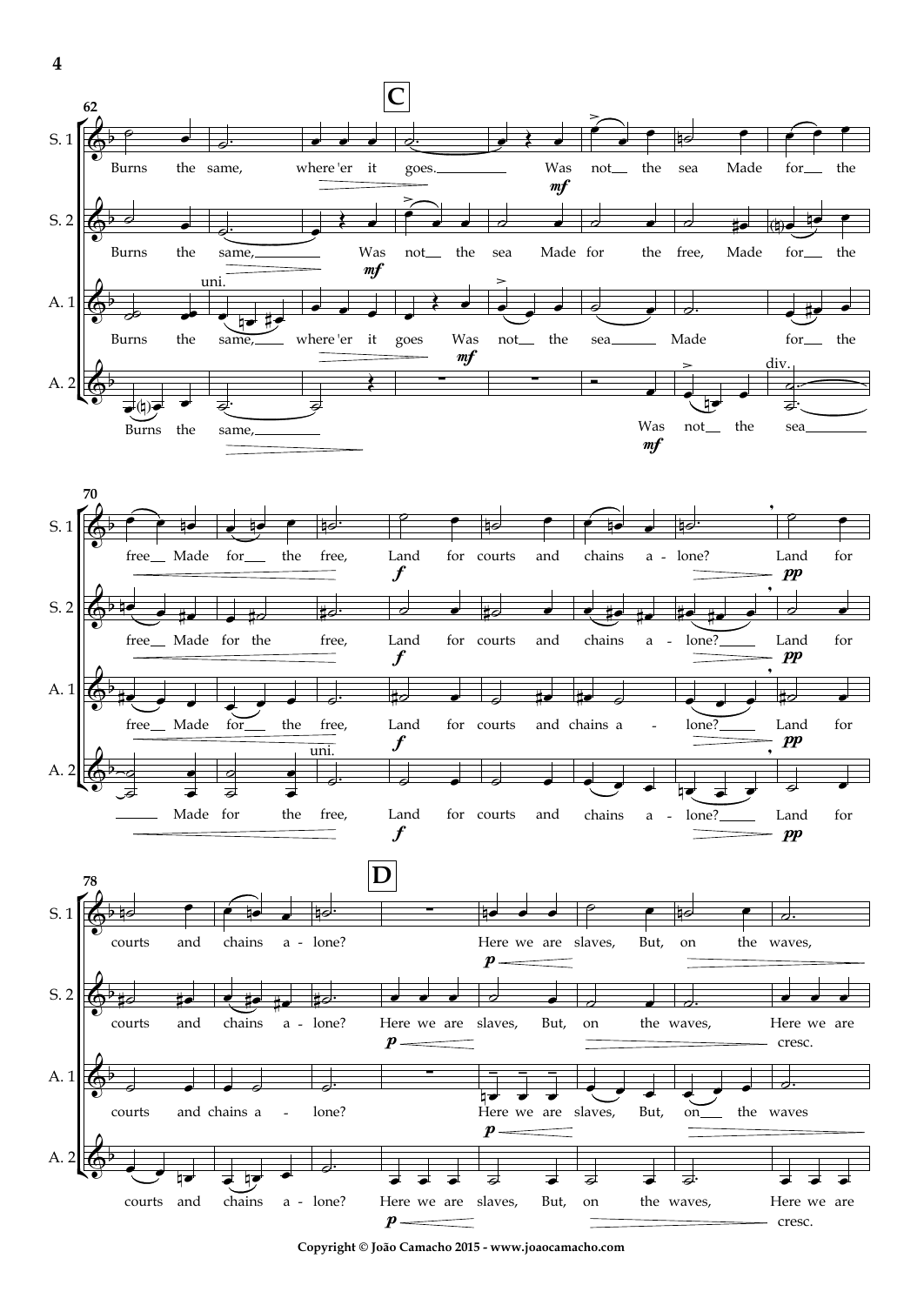



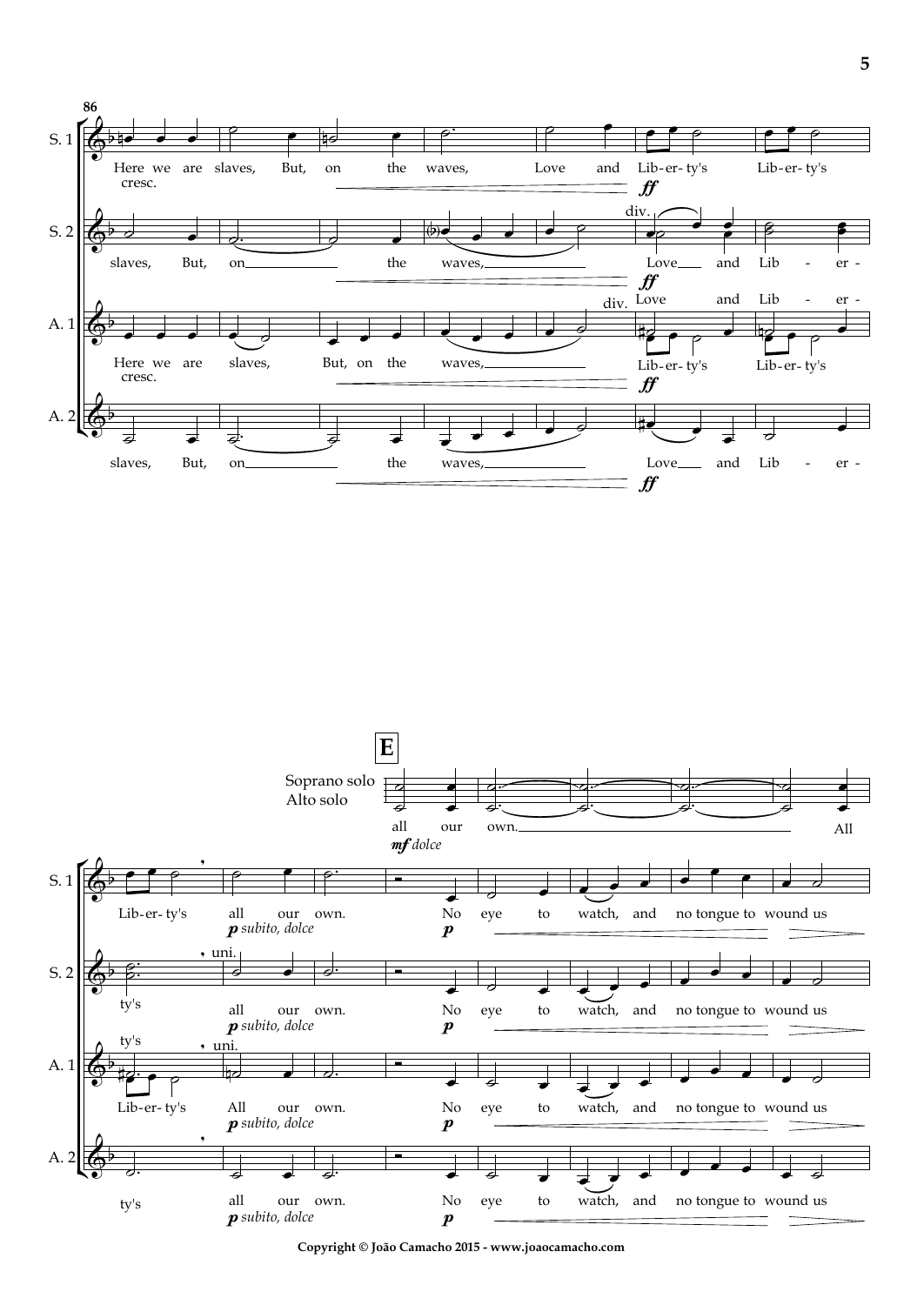



**Copyright © João Camacho 2015 - www.joaocamacho.com**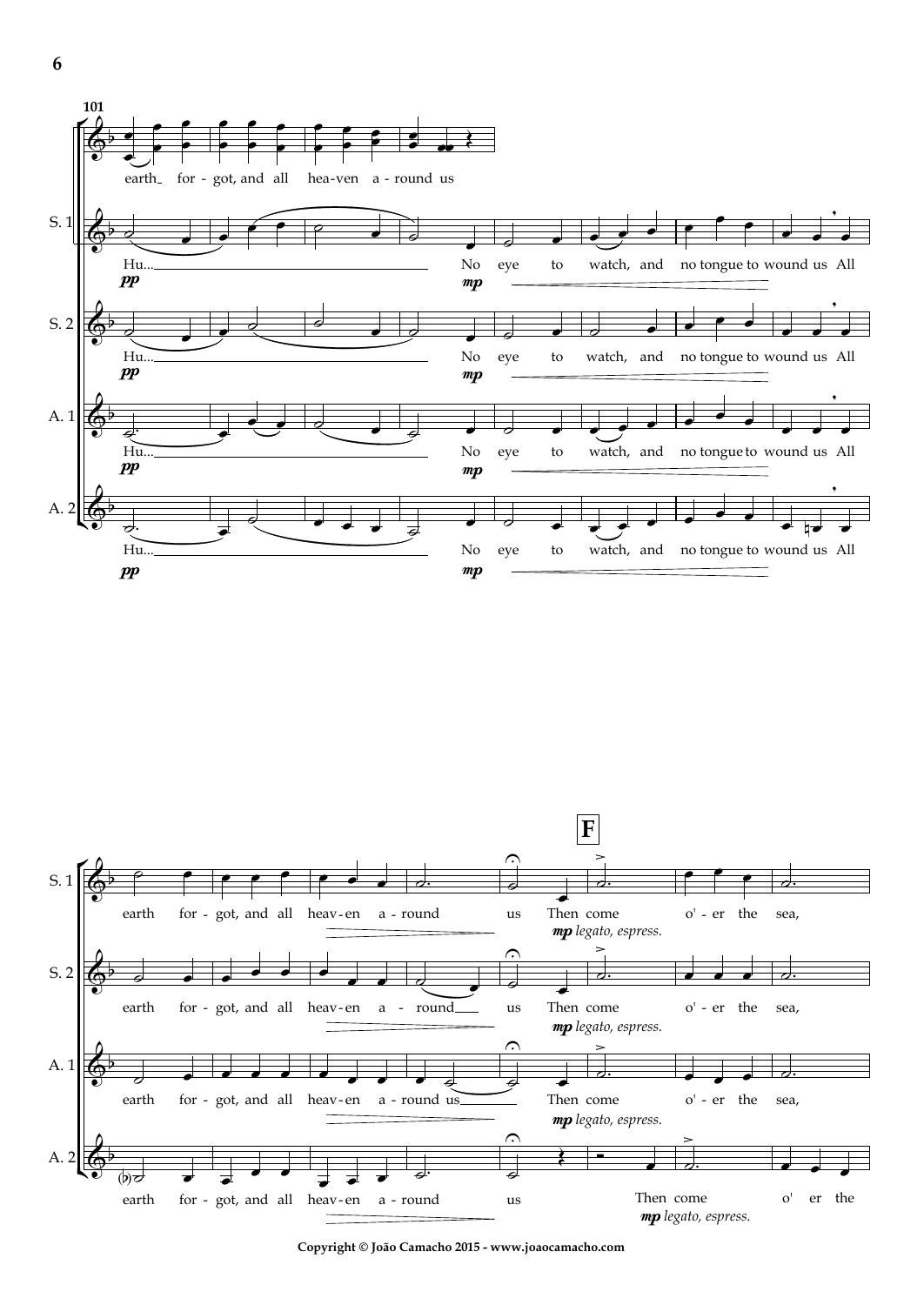

**Copyright © João Camacho 2015 - www.joaocamacho.com**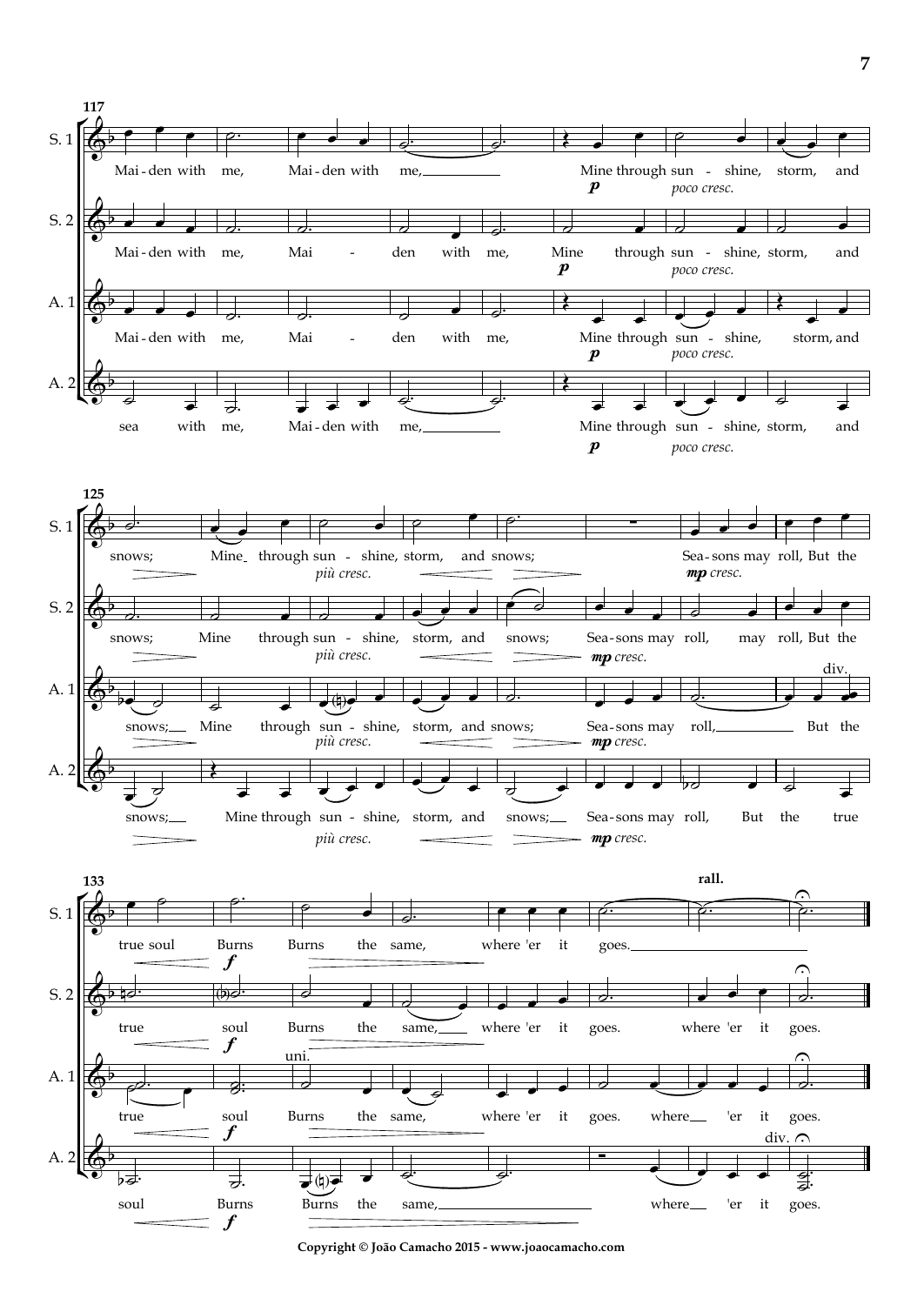## II. Sing, sing, Music was given



**Copyright © João Camacho 2015 - www.joaocamacho.com**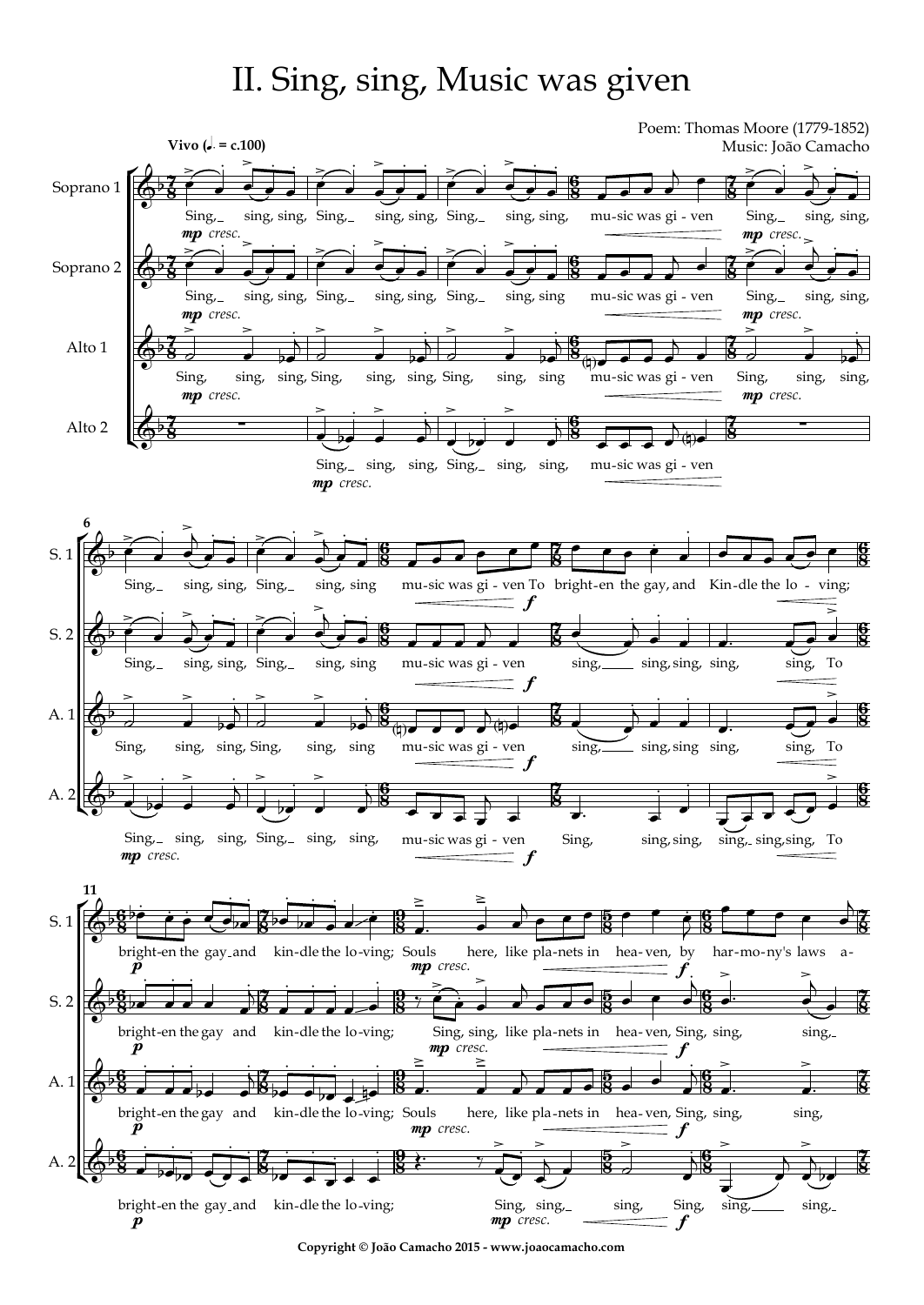

**9**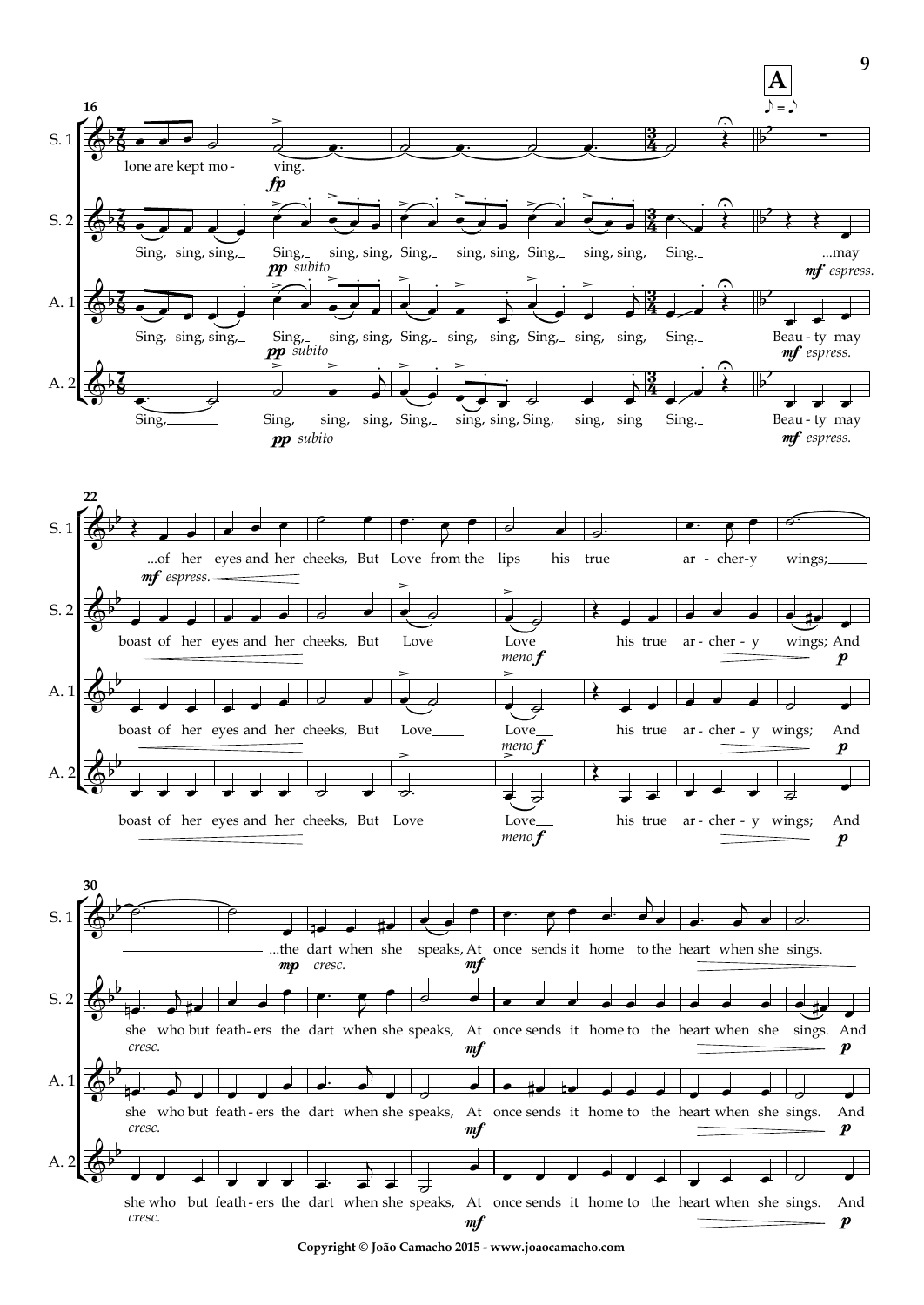

**10**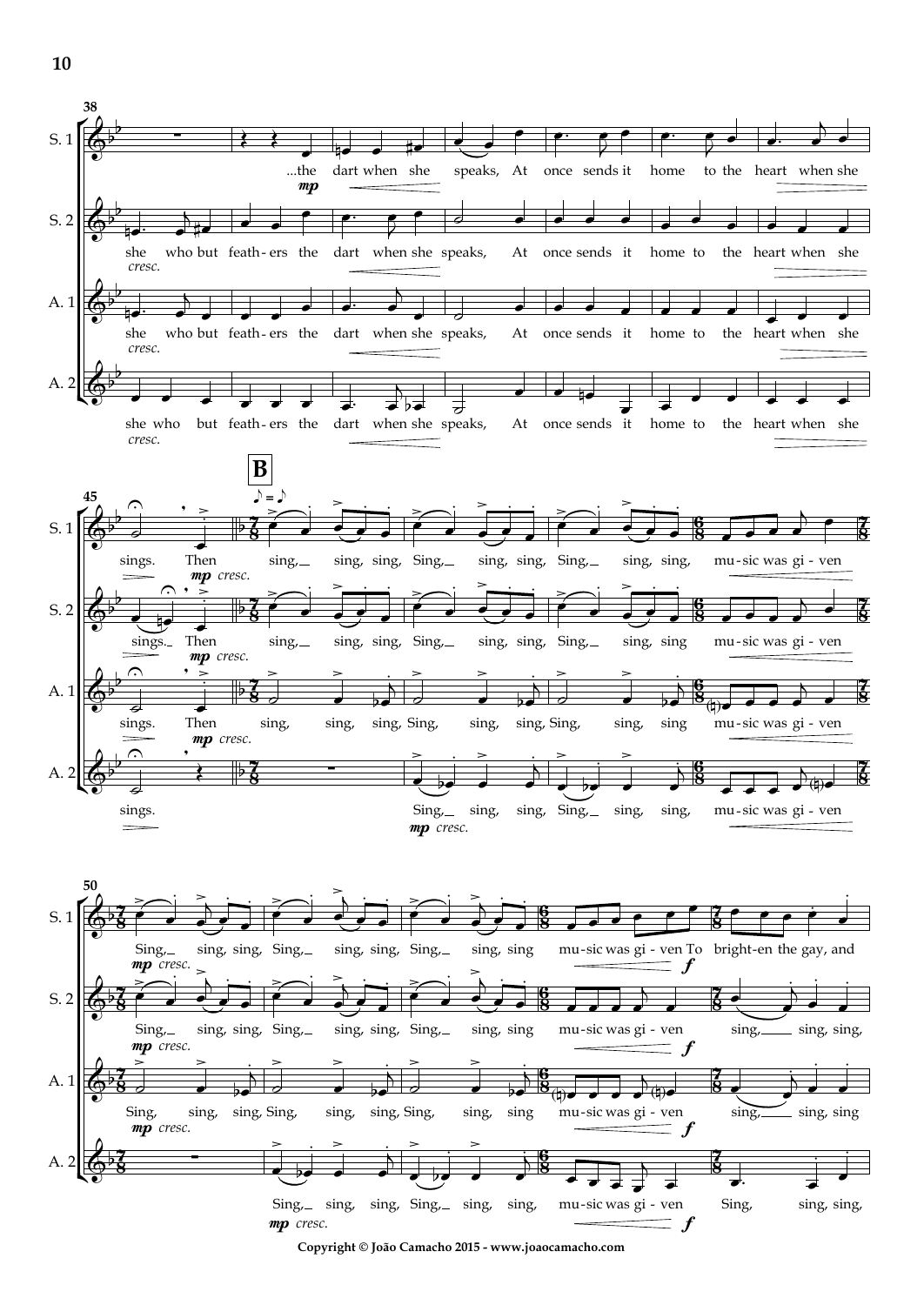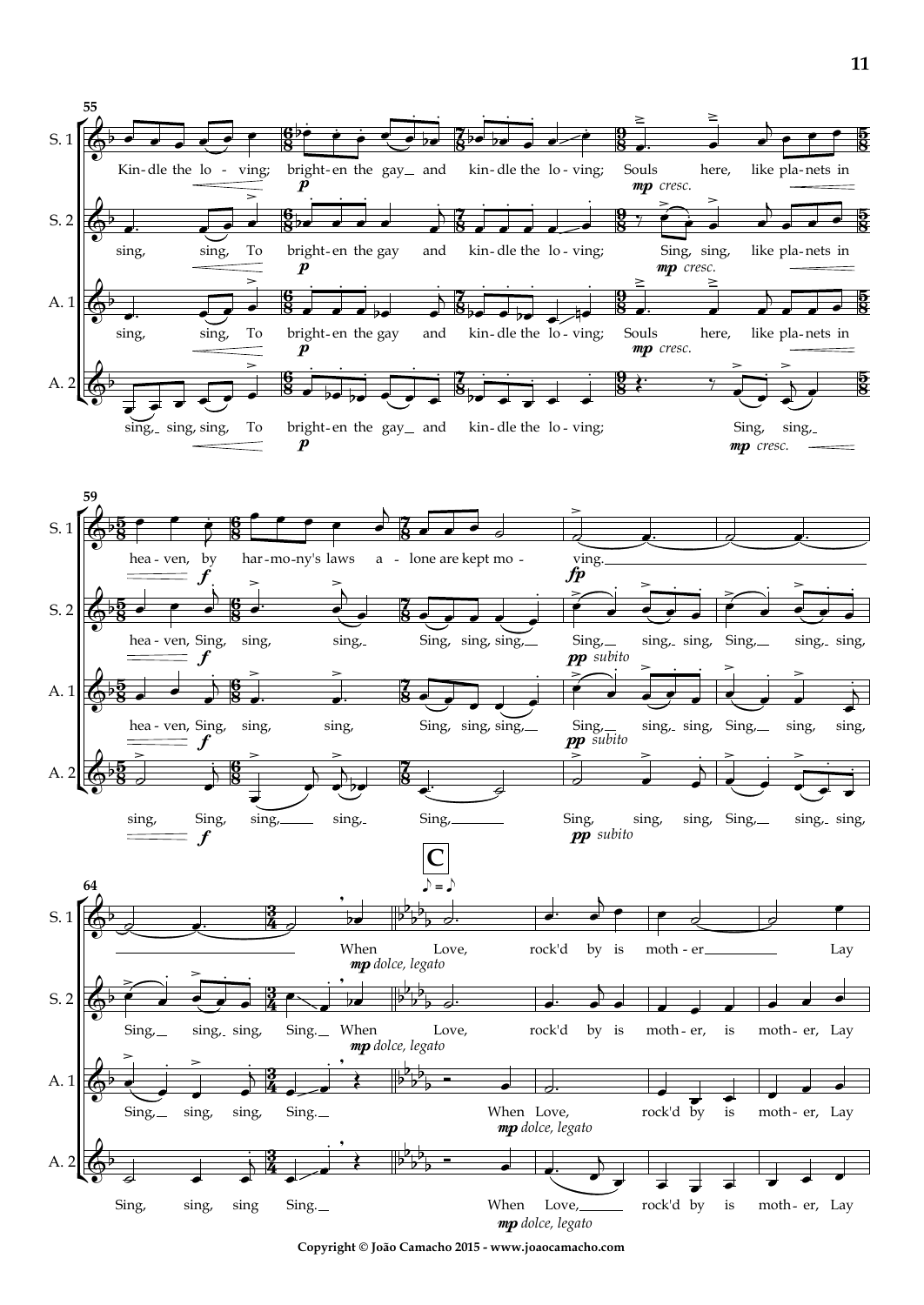



**Copyright © João Camacho 2015 - www.joaocamacho.com**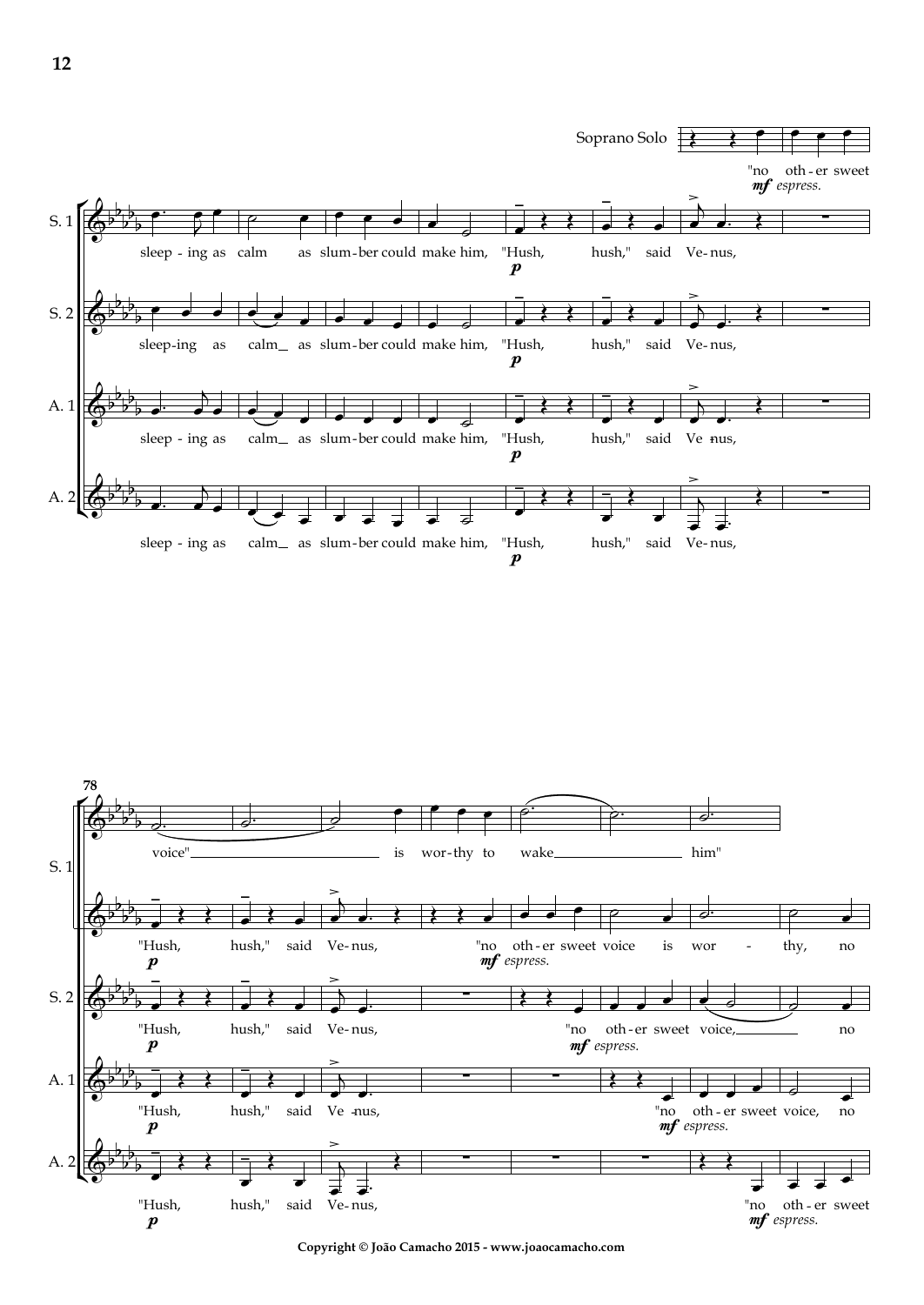

**13**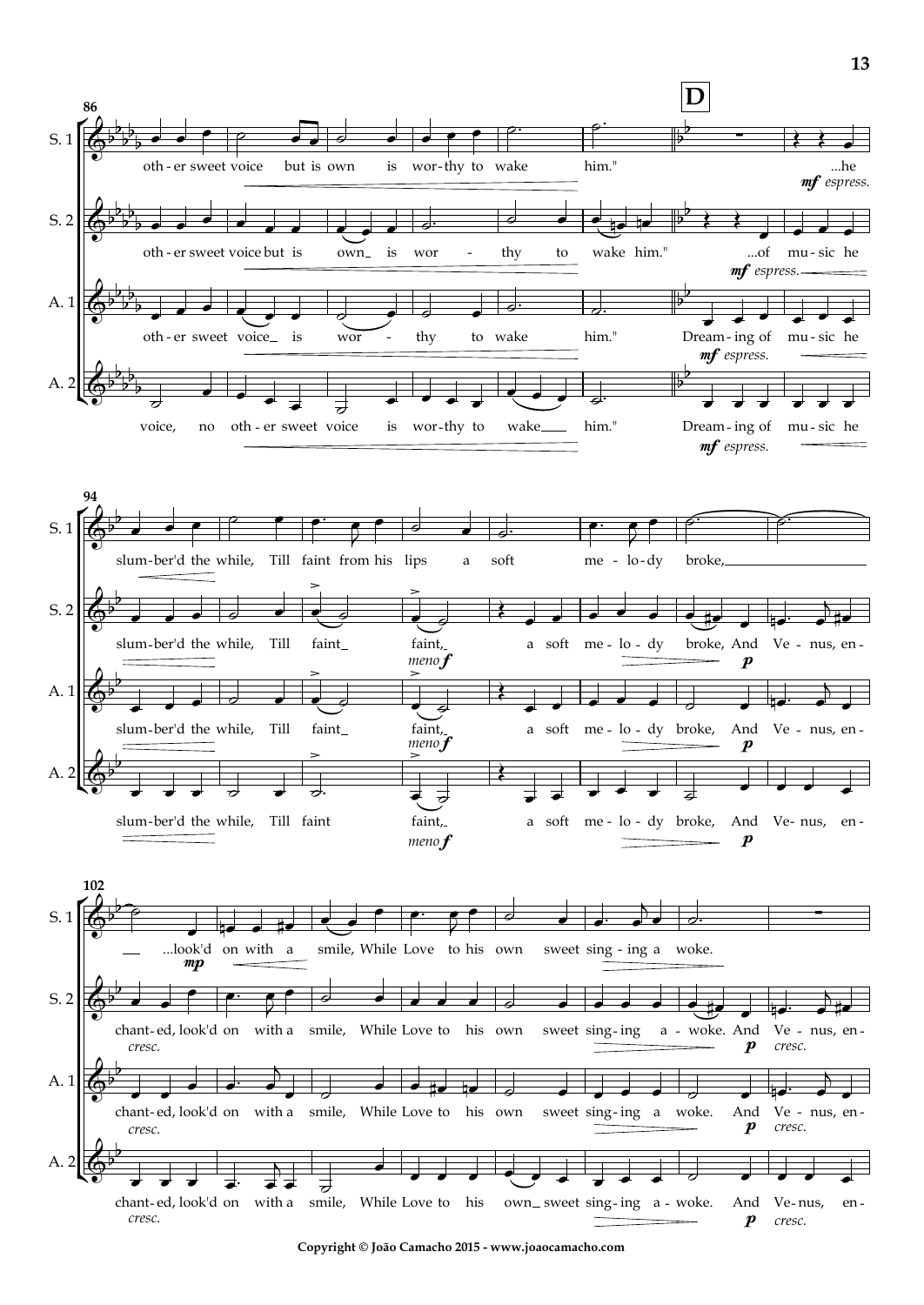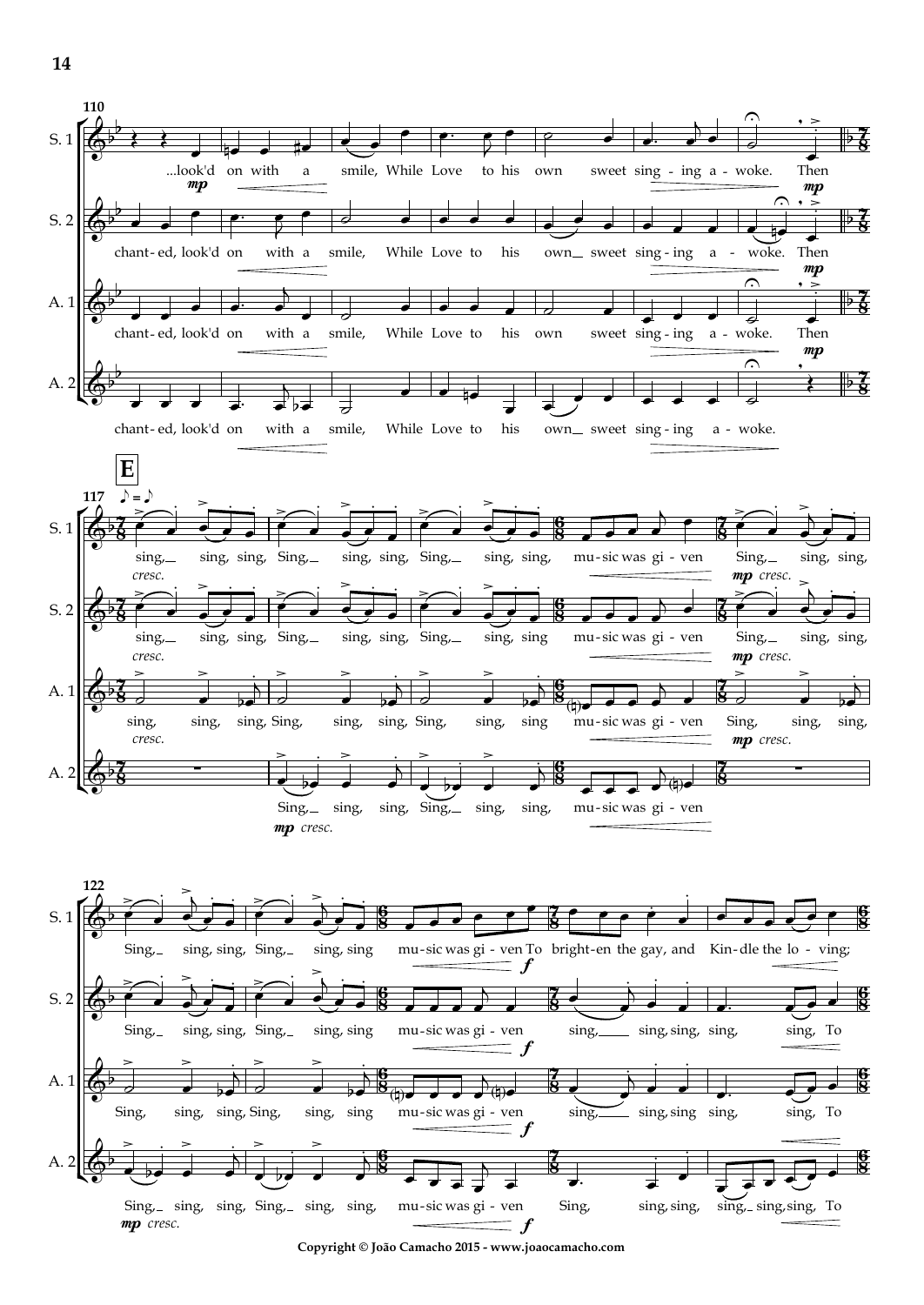